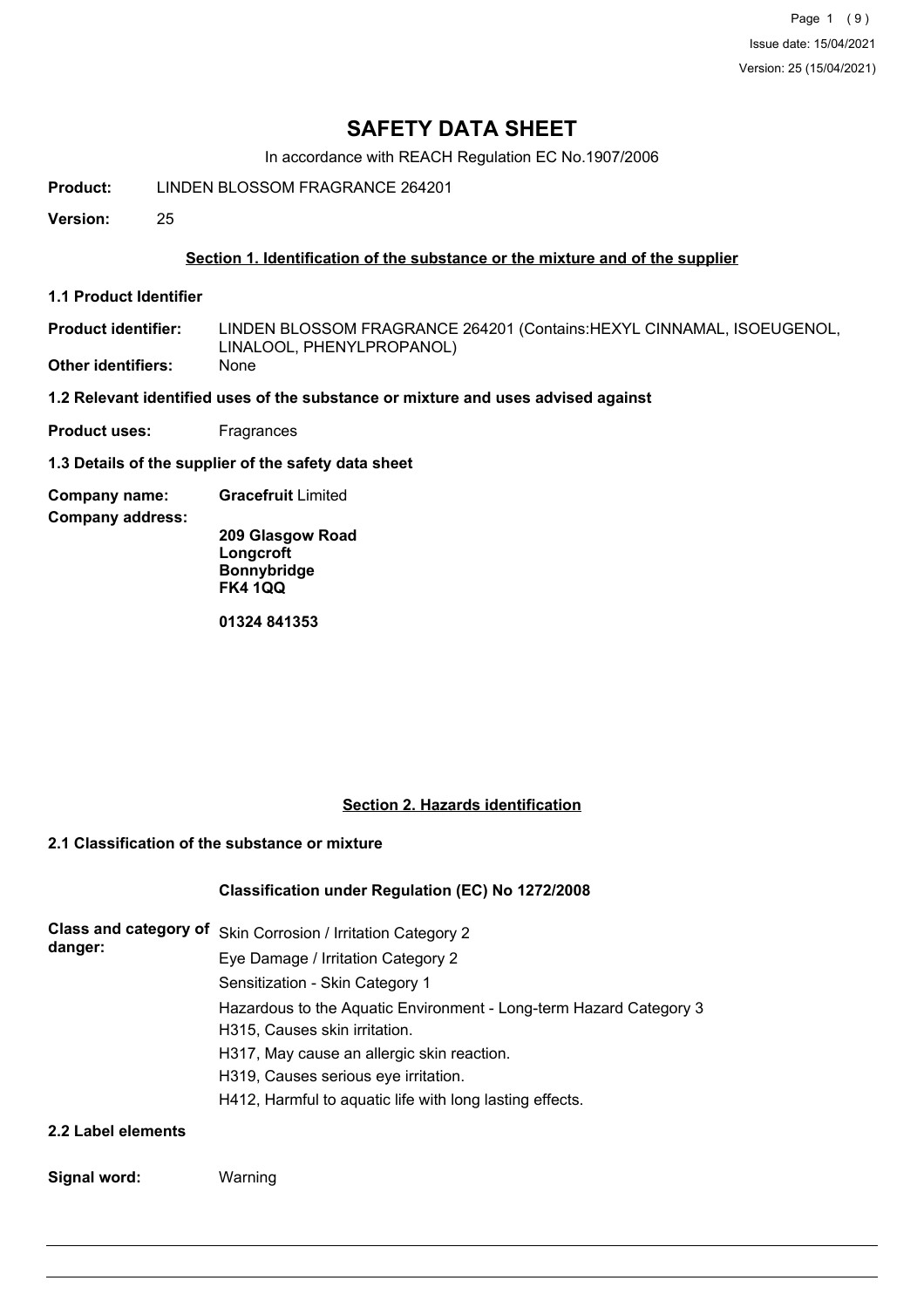Page 2 (9) Issue date: 15/04/2021 Version: 25 (15/04/2021)

## **SAFETY DATA SHEET**

In accordance with REACH Regulation EC No.1907/2006

| Product:                            |    | LINDEN BLOSSOM FRAGRANCE 264201                                                                                                                                                                                                                                                                                                                                                                                                                                                                                                                                                                                                                                                                                                                                                                                                                           |
|-------------------------------------|----|-----------------------------------------------------------------------------------------------------------------------------------------------------------------------------------------------------------------------------------------------------------------------------------------------------------------------------------------------------------------------------------------------------------------------------------------------------------------------------------------------------------------------------------------------------------------------------------------------------------------------------------------------------------------------------------------------------------------------------------------------------------------------------------------------------------------------------------------------------------|
| <b>Version:</b>                     | 25 |                                                                                                                                                                                                                                                                                                                                                                                                                                                                                                                                                                                                                                                                                                                                                                                                                                                           |
| <b>Hazard statements:</b>           |    | H315, Causes skin irritation.<br>H317, May cause an allergic skin reaction.<br>H319, Causes serious eye irritation.<br>H412, Harmful to aquatic life with long lasting effects.                                                                                                                                                                                                                                                                                                                                                                                                                                                                                                                                                                                                                                                                           |
| Supplemental<br>Information:        |    | EUH208, Contains 2,4-DIMETHYL-3-CYCLOHEXENE CARBOXALDEHYDE, CINNAMYL<br>ALCOHOL, HELIOTROPINE, ISOHEXENYL CYCLOPENTENYL CARBALDEHYDE. May<br>produce an allergic reaction.                                                                                                                                                                                                                                                                                                                                                                                                                                                                                                                                                                                                                                                                                |
| <b>Precautionary</b><br>statements: |    | P261, Avoid breathing vapour or dust.<br>P264, Wash hands and other contacted skin thoroughly after handling.<br>P272, Contaminated work clothing should not be allowed out of the workplace.<br>P273, Avoid release to the environment.<br>P280, Wear protective gloves/eye protection/face protection.<br>P302/352, IF ON SKIN: Wash with plenty of soap and water.<br>P305/351/338, IF IN EYES: Rinse cautiously with water for several minutes. Remove contact<br>lenses, if present and easy to do. Continue rinsing.<br>P333/313, If skin irritation or rash occurs: Get medical advice/attention.<br>P337/313, If eye irritation persists: Get medical advice/attention.<br>P362, Take off contaminated clothing and wash before reuse.<br>P501, Dispose of contents/container to approved disposal site, in accordance with local<br>regulations. |
| Pictograms:                         |    |                                                                                                                                                                                                                                                                                                                                                                                                                                                                                                                                                                                                                                                                                                                                                                                                                                                           |

**Other hazards:** Hydrocarbon Concentration %: 0.000%

### **Section 3. Composition / information on ingredients**

## **3.2 Mixtures**

#### **Contains:**

| <b>Name</b>                                 | <b>CAS</b> | EC        | <b>REACH Registration</b><br>No. | $\%$      | <b>Classification for</b><br>(CLP) 1272/2008   |
|---------------------------------------------|------------|-----------|----------------------------------|-----------|------------------------------------------------|
| <b>ITERPINEOL</b>                           | 8000-41-7  | 232-268-1 | 01-2119553062-49-xxxx            | $5 - 10%$ | <b>SCI 2-EDI 2:H315-</b><br>H319.-             |
| <b>ILINALOOL</b>                            | 178-70-6   | 201-134-4 | 01-2119474016-42-xxxx            | $5 - 10%$ | SCI 2-SS 1B; H315-<br>IH317.-                  |
| <b>HEXYL CINNAMAL</b>                       | 101-86-0   | 202-983-3 |                                  | $5 - 10%$ | <b>ISS 1B-EH A1-EH C2:</b><br>H317-H400-H411.- |
| 4-METHYL-3-DECEN-5- 81782-77-6<br><b>OL</b> |            | 279-815-0 | 01-2119983528-21-xxxx            | $5 - 10%$ | EH A1-EH C2;H400-<br>H411.-                    |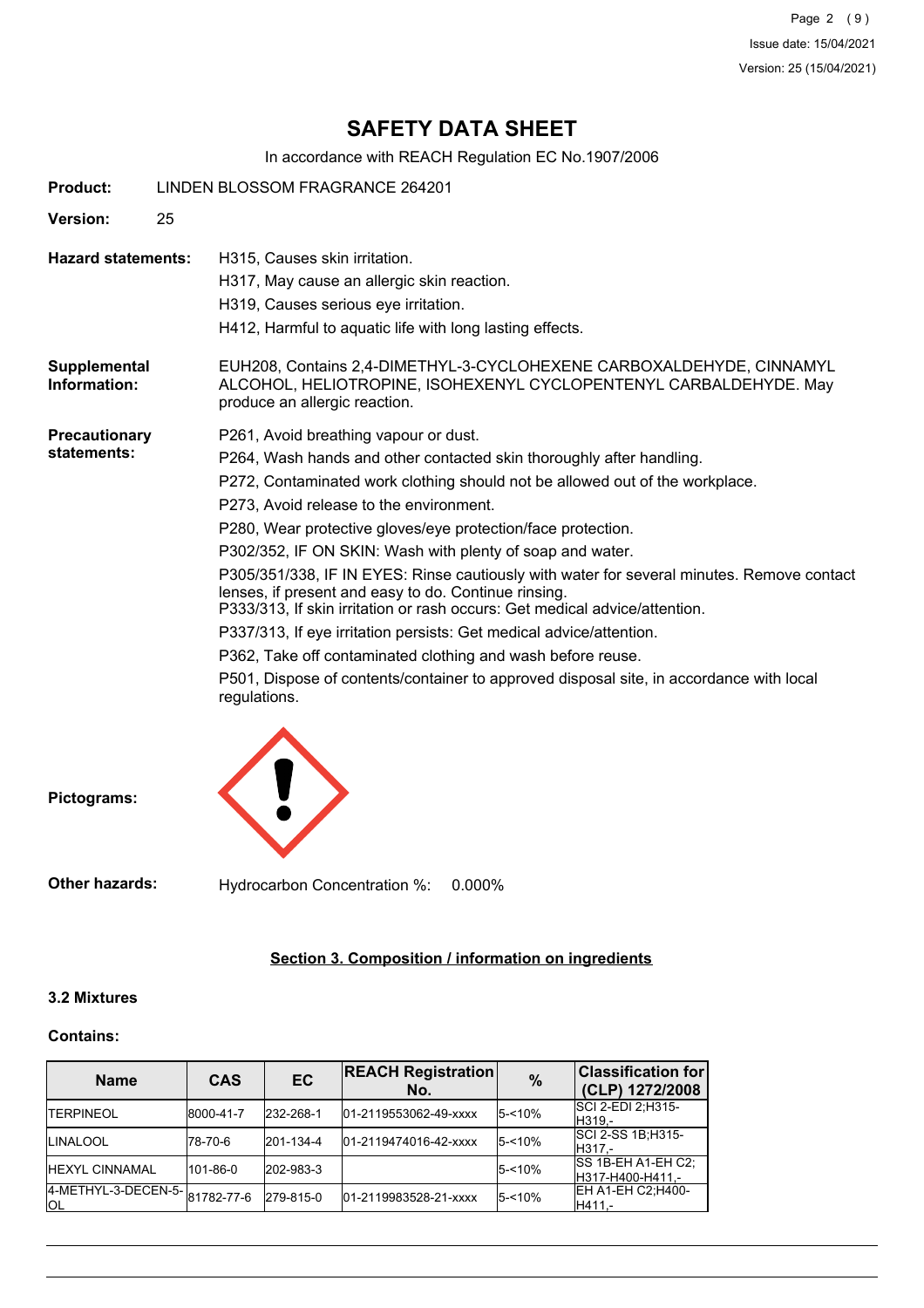Page 3 (9) Issue date: 15/04/2021 Version: 25 (15/04/2021)

## **SAFETY DATA SHEET**

In accordance with REACH Regulation EC No.1907/2006

### **Product:** LINDEN BLOSSOM FRAGRANCE 264201

#### **Version:** 25

| PHENETHYL<br><b>IALCOHOL</b>                                                   | 60-12-8    | 200-456-2 | 01-2119963921-31-xxxx | $1 - 5%$    | ATO 4-EDI 2:H302-<br>IH319.-                                                                            |
|--------------------------------------------------------------------------------|------------|-----------|-----------------------|-------------|---------------------------------------------------------------------------------------------------------|
| <b>IBENZYL ACETATE</b>                                                         | 140-11-4   | 205-399-7 |                       | 1-<5%       | EH C3:H412.-                                                                                            |
| <b>I</b> CINNAMYL ALCOHOL                                                      | 104-54-1   | 203-212-3 |                       | 1-<5%       | SCI 2-SS 1B:H315-<br>H317.-                                                                             |
| <b>IHELIOTROPINE</b>                                                           | 120-57-0   | 204-409-7 |                       | 1-<5%       | SS 1B:H317.-                                                                                            |
| <b>TETRAHYDRO-</b><br><b>IMETHYL-</b><br>I(METHYLPROPYL)-<br><b>PYRAN-4-OL</b> | 63500-71-0 | 405-040-6 | 01-0000015458-64-xxxx | 1-<5%       | EDI 2:H319.-                                                                                            |
| <b>IPHENYLPROPANOL</b>                                                         | 122-97-4   | 204-587-6 |                       | 1-<5%       | SCI 1B-EDI 1:H314.-                                                                                     |
| 2.4-DIMETHYL-3-<br><b>ICYCLOHEXENE</b><br><b>CARBOXALDEHYDE</b>                | 68039-49-6 | 268-264-1 |                       | $0.1 - 1%$  | SCI 2-SS 1B-EH C2;<br>H315-H317-H411.-                                                                  |
| IISOHEXENYL<br><b>ICYCLOPENTENYL</b><br><b>CARBALDEHYDE</b>                    | 37677-14-8 | 253-617-4 |                       | $0.1 - 1\%$ | SCI 2-EDI 1-SS 1B-EH<br>A1-EH C1:H315-H317-<br>lH318-H410.-                                             |
| <b>IINDOLE</b>                                                                 | 120-72-9   | 204-420-7 |                       | $0.1 - 1%$  | ATO 4-ATD 3-EDI 1:<br>H302-H311-H318.-                                                                  |
| lisoeugenol                                                                    | 197-54-1   | 202-590-7 |                       | $0.1 - 1\%$ | ATO 4-ATD 4-ATI 4-<br>ISCI 2-EDI 2-SS 1A-<br>STO-SE 3(RI);H302-<br>lH312-H315-H317-<br>H319-H332-H335.- |

**Substances with Community workplace exposure limits:**

Not Applicable

**Substances that are persistent, bioaccumulative and toxic or very persistent and very bioaccumulative, greater than 0.1%:**

Not Applicable

## **Section 4. First-aid measures**

#### **4.1 Description of first aid measures**

IF ON SKIN: Wash with plenty of soap and water.

IF IN EYES: Rinse cautiously with water for several minutes. Remove contact lenses, if present and easy to do. Continue rinsing.

#### **4.2 Most important symptoms and effects, both acute and delayed**

Causes skin irritation.

May cause an allergic skin reaction.

Causes serious eye irritation.

#### **4.3 Indication of any immediate medical attention and special treatment needed**

None expected, see Section 4.1 for further information.

#### **SECTION 5: Firefighting measures**

#### **5.1 Extinguishing media**

Suitable media: Carbon dioxide, Dry chemical, Foam.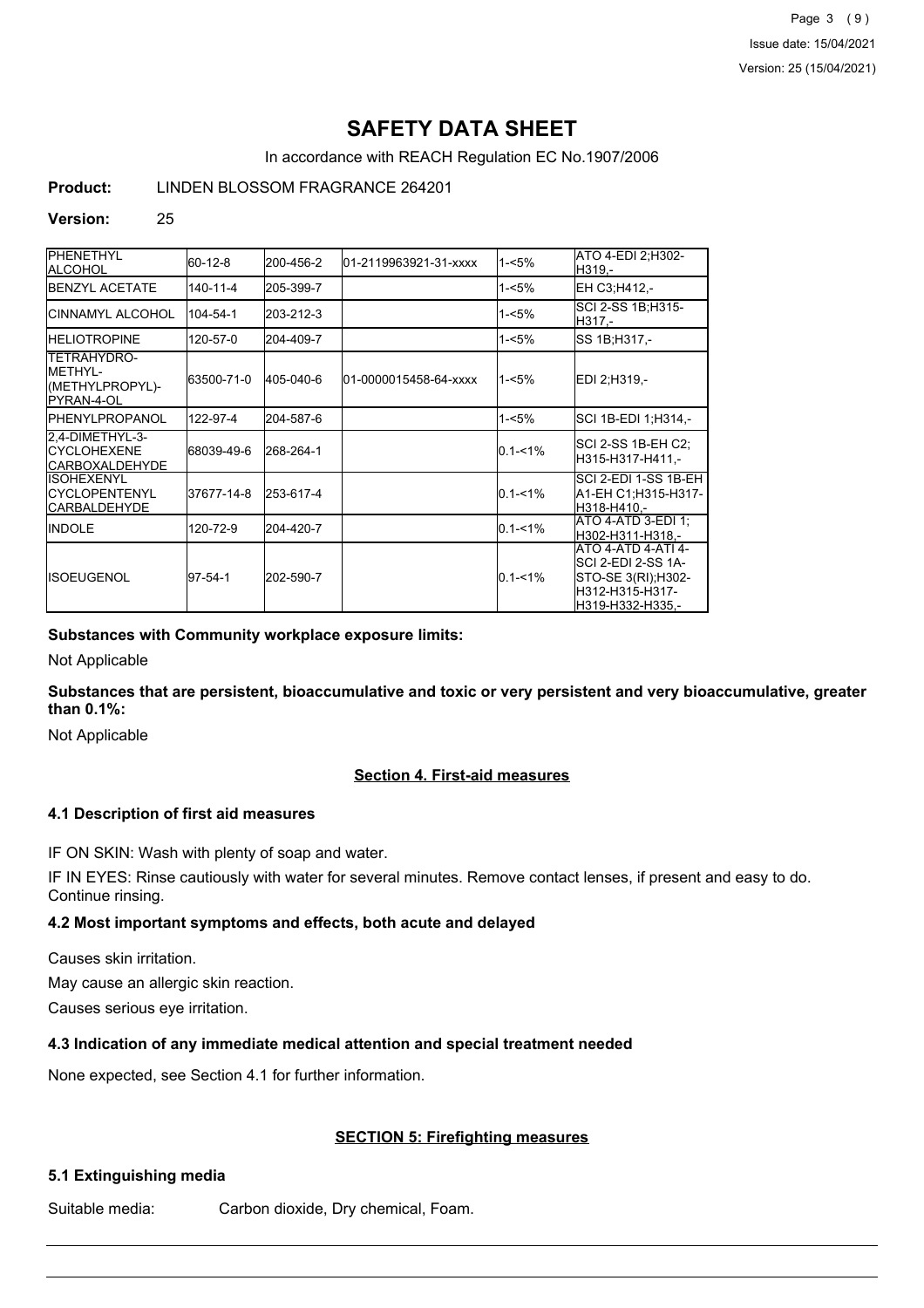Page 4 (9) Issue date: 15/04/2021 Version: 25 (15/04/2021)

## **SAFETY DATA SHEET**

In accordance with REACH Regulation EC No.1907/2006

**Product:** LINDEN BLOSSOM FRAGRANCE 264201

**Version:** 25

#### **5.2 Special hazards arising from the substance or mixture**

In case of fire, may be liberated: Carbon monoxide, Unidentified organic compounds.

#### **5.3 Advice for fire fighters:**

In case of insufficient ventilation, wear suitable respiratory equipment.

#### **Section 6. Accidental release measures**

#### **6.1 Personal precautions, protective equipment and emergency procedures:**

Avoid inhalation. Avoid contact with skin and eyes. See protective measures under Section 7 and 8.

#### **6.2 Environmental precautions:**

Keep away from drains, surface and ground water, and soil.

#### **6.3 Methods and material for containment and cleaning up:**

Remove ignition sources. Provide adequate ventilation. Avoid excessive inhalation of vapours. Contain spillage immediately by use of sand or inert powder. Dispose of according to local regulations.

#### **6.4 Reference to other sections:**

Also refer to sections 8 and 13.

#### **Section 7. Handling and storage**

#### **7.1 Precautions for safe handling:**

Keep away from heat, sparks, open flames and hot surfaces. - No smoking. Use personal protective equipment as required. Use in accordance with good manufacturing and industrial hygiene practices. Use in areas with adequate ventilation Do not eat, drink or smoke when using this product.

#### **7.2 Conditions for safe storage, including any incompatibilities:**

Store in a well-ventilated place. Keep container tightly closed. Keep cool. Ground/bond container and receiving equipment. Use explosion-proof electrical, ventilating and lighting equipment. Use only non-sparking tools. Take precautionary measures against static discharge.

#### **7.3 Specific end use(s):**

Fragrances: Use in accordance with good manufacturing and industrial hygiene practices.

#### **Section 8. Exposure controls/personal protection**

#### **8.1 Control parameters**

Workplace exposure limits: Not Applicable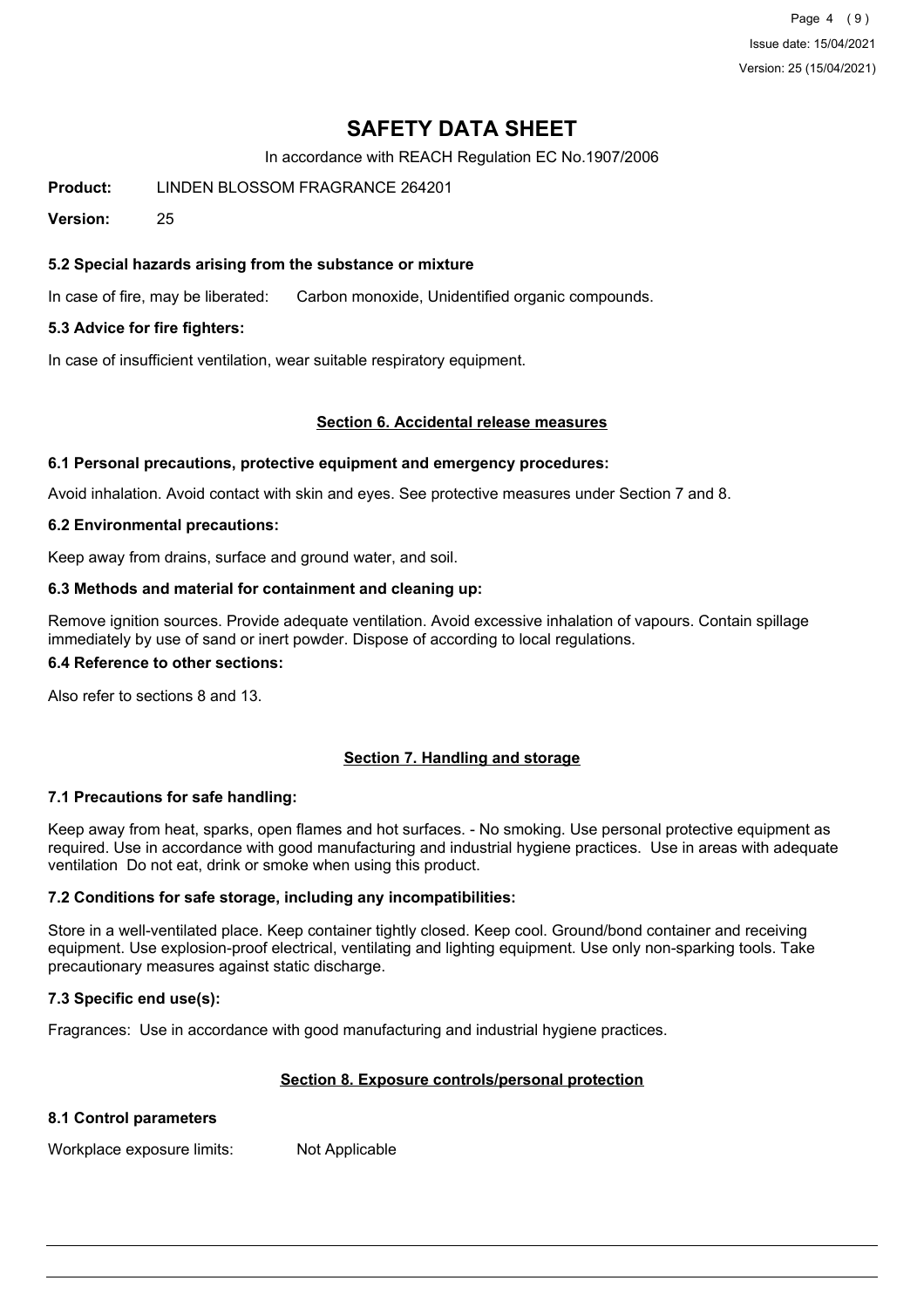Page 5 (9) Issue date: 15/04/2021 Version: 25 (15/04/2021)

## **SAFETY DATA SHEET**

In accordance with REACH Regulation EC No.1907/2006

**Product:** LINDEN BLOSSOM FRAGRANCE 264201

**Version:** 25

#### **8.2 Exposure Controls**

#### **Eye / Skin Protection**

Wear protective gloves/eye protection/face protection

#### **Respiratory Protection**

Under normal conditions of use and where adequate ventilation is available to prevent build up of excessive vapour, this material should not require special engineering controls. However, in conditions of high or prolonged use, or high temperature or other conditions which increase exposure, the following engineering controls can be used to minimise exposure to personnel: a) Increase ventilation of the area with local exhaust ventilation. b) Personnel can use an approved, appropriately fitted respirator with organic vapour cartridge or canisters and particulate filters. c) Use closed systems for transferring and processing this material.

Also refer to Sections 2 and 7.

#### **Section 9. Physical and chemical properties**

#### **9.1 Information on basic physical and chemical properties**

| Appearance:                                   | Clear colourless to pale yellow liquid       |
|-----------------------------------------------|----------------------------------------------|
| Odour:                                        | Not determined                               |
| <b>Odour threshold:</b>                       | Not determined                               |
| pH:                                           | Not determined                               |
| Melting point / freezing point:               | Not determined                               |
| Initial boiling point / range:                | Not determined                               |
| <b>Flash point:</b>                           | 99 °C                                        |
| <b>Evaporation rate:</b>                      | Not determined                               |
| Flammability (solid, gas):                    | Not determined                               |
| Upper/lower flammability or explosive limits: | Product does not present an explosion hazard |
| Vapour pressure:                              | 0.02305764 mmHg                              |
| Vapour density:                               | Not determined                               |
| <b>Relative density:</b>                      | $0.9880 - 0.9920$                            |
| Solubility(ies):                              | Not determined                               |
| Partition coefficient: n-octanol/water:       | Not determined                               |
| Auto-ignition temperature:                    | Not determined                               |
| <b>Decomposition temperature:</b>             | Not determined                               |
| <b>Viscosity:</b>                             | Not determined                               |
| <b>Explosive properties:</b>                  | Not expected                                 |
| <b>Oxidising properties:</b>                  | Not expected                                 |
| 9.2 Other information:                        | None available                               |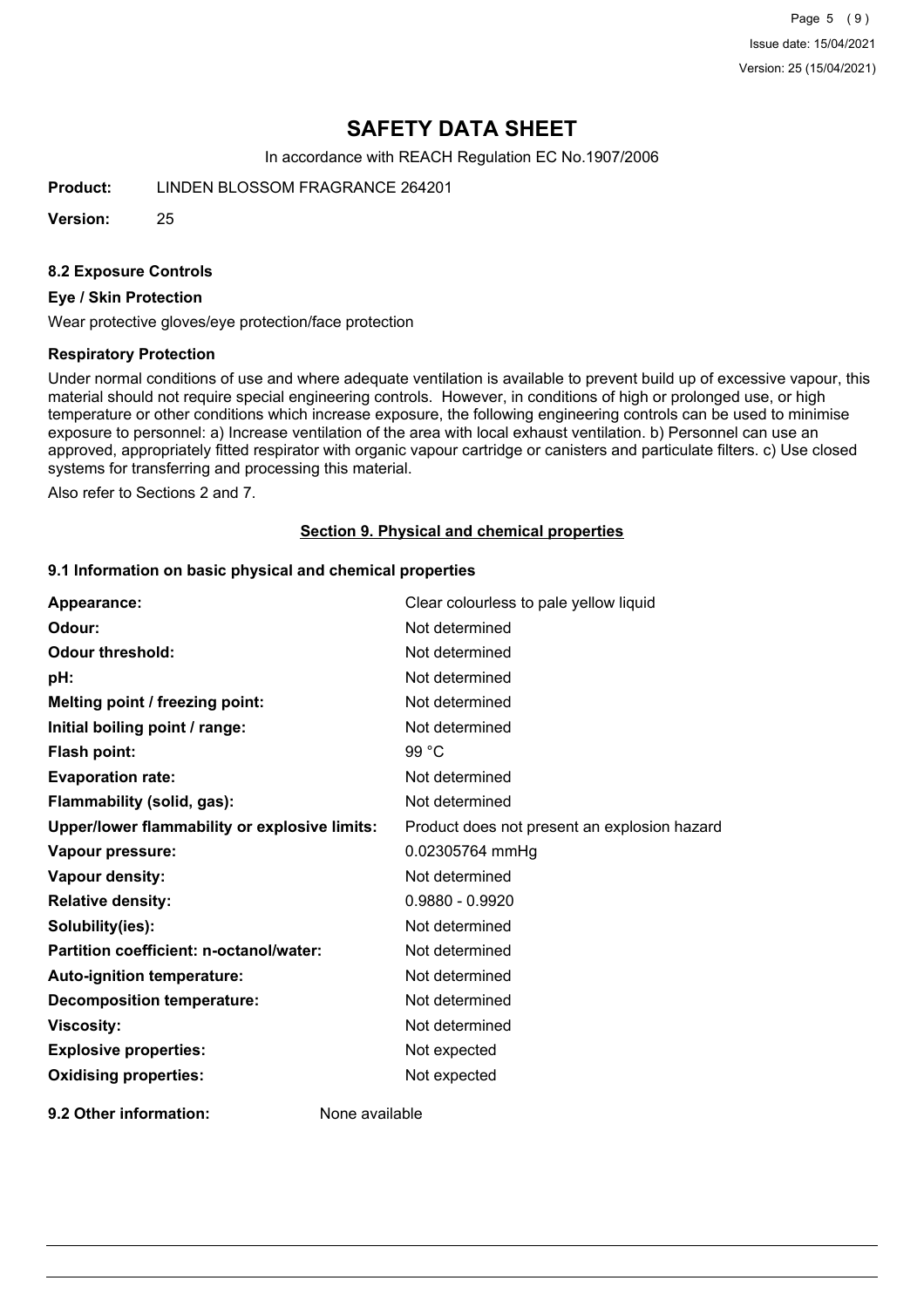Page 6 (9) Issue date: 15/04/2021 Version: 25 (15/04/2021)

## **SAFETY DATA SHEET**

In accordance with REACH Regulation EC No.1907/2006

**Product:** LINDEN BLOSSOM FRAGRANCE 264201

**Version:** 25

## **Section 10. Stability and reactivity**

#### **10.1 Reactivity:**

Presents no significant reactivity hazard, by itself or in contact with water.

#### **10.2 Chemical stability:**

Good stability under normal storage conditions.

#### **10.3 Possibility of hazardous reactions:**

Not expected under normal conditions of use.

#### **10.4 Conditions to avoid:**

Avoid extreme heat.

#### **10.5 Incompatible materials:**

Avoid contact with strong acids, alkalis or oxidising agents.

#### **10.6 Hazardous decomposition products:**

Not expected.

### **Section 11. Toxicological information**

#### **11.1 Information on toxicological effects**

This mixture has not been tested as a whole for health effects. The health effects have been calculated using the methods outlined in Regulation (EC) No 1272/2008 (CLP).

| <b>Acute Toxicity:</b>                    | Based on available data the classification criteria are not met. |
|-------------------------------------------|------------------------------------------------------------------|
| <b>Acute Toxicity Oral</b>                | >5000                                                            |
| <b>Acute Toxicity Dermal</b>              | >5000                                                            |
| <b>Acute Toxicity Inhalation</b>          | Not Available                                                    |
| <b>Skin corrosion/irritation:</b>         | Skin Corrosion / Irritation Category 2                           |
| Serious eye damage/irritation:            | Eye Damage / Irritation Category 2                               |
| <b>Respiratory or skin sensitisation:</b> | Sensitization - Skin Category 1                                  |
| Germ cell mutagenicity:                   | Based on available data the classification criteria are not met. |
| <b>Carcinogenicity:</b>                   | Based on available data the classification criteria are not met. |
| <b>Reproductive toxicity:</b>             | Based on available data the classification criteria are not met. |
| <b>STOT-single exposure:</b>              | Based on available data the classification criteria are not met. |
| <b>STOT-repeated exposure:</b>            | Based on available data the classification criteria are not met. |
| <b>Aspiration hazard:</b>                 | Based on available data the classification criteria are not met. |

#### **Information about hazardous ingredients in the mixture**

| Ingredient                          | <b>CAS</b>  | EC.       | LD50/ATE Oral | LD50/ATE<br><b>Dermal</b> | LC50/ATE<br><b>Inhalation</b> | <b>LC50</b><br>Route     |
|-------------------------------------|-------------|-----------|---------------|---------------------------|-------------------------------|--------------------------|
| <b>IINDOLE</b>                      | 120-72-9    | 204-420-7 | 1000          | 790                       | Not available                 | <b>Not</b><br>lavailable |
| <b>IPHENETHYL</b><br><b>ALCOHOL</b> | $ 60-12-8 $ | 200-456-2 | 1610          | 2500                      | Not available                 | <b>Not</b><br>lavailable |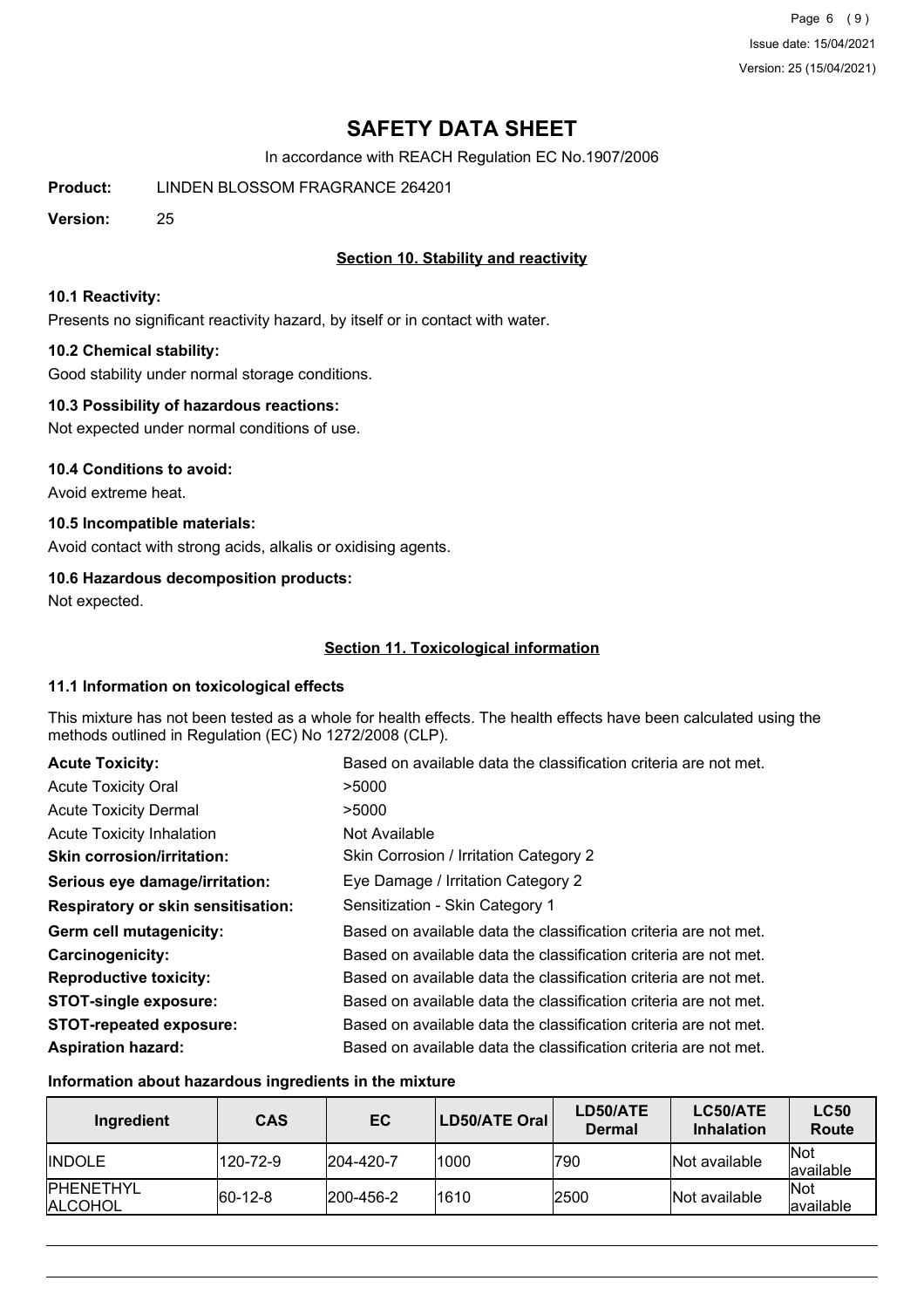Page 7 (9) Issue date: 15/04/2021 Version: 25 (15/04/2021)

## **SAFETY DATA SHEET**

In accordance with REACH Regulation EC No.1907/2006

**Product:** LINDEN BLOSSOM FRAGRANCE 264201

**Version:** 25

Refer to Sections 2 and 3 for additional information.

## **Section 12. Ecological information**

### **12.1 Toxicity:**

Harmful to aquatic life with long lasting effects.

- **12.2 Persistence and degradability:** Not available **12.3 Bioaccumulative potential:** Not available
- **12.4 Mobility in soil:** Not available

**12.5 Results of PBT and vPvB assessment:**

This substance does not meet the PBT/vPvB criteria of REACH, annex XIII.

**12.6 Other adverse effects:** Not available

### **Section 13. Disposal considerations**

#### **13.1 Waste treatment methods:**

Dispose of in accordance with local regulations. Avoid disposing into drainage systems and into the environment. Empty containers should be taken to an approved waste handling site for recycling or disposal.

#### **Section 14. Transport information**

| 14.1 UN number:                    | Not classified                                                                 |
|------------------------------------|--------------------------------------------------------------------------------|
| 14.2 UN Proper Shipping Name:      | ۰                                                                              |
| 14.3 Transport hazard class(es):   | Not classified                                                                 |
| <b>Sub Risk:</b>                   | Not classified                                                                 |
| 14.4. Packing Group:               | Not classified                                                                 |
| <b>14.5 Environmental hazards:</b> | Not environmentally hazardous for transport                                    |
| 14.6 Special precautions for user: | None additional                                                                |
|                                    | 14.7 Transport in bulk according to Anney II of MARPOL 73/78 and the IRC Code: |

**14.7 Transport in bulk according to Annex II of MARPOL73/78 and the IBC Code:**

Not classified

## **Section 15. Regulatory information**

## **15.1 Safety, health and environmental regulations/legislation specific for the substance or mixture** None additional

## **15.2 Chemical Safety Assessment**

A Chemical Safety Assessment has not been carried out for this product.

#### **Section 16. Other information**

| <b>Concentration % Limits:</b>  | EH C3=13.93% SCI 2=33.56% EDI 2=24.29% EDI 2A=24.29% SS 1=5.<br>$00\%$ |
|---------------------------------|------------------------------------------------------------------------|
| <b>Total Fractional Values:</b> | EH C3=7.18 SCI 2=2.98 EDI 2=4.12 EDI 2A=4.12 SS 1=20.00                |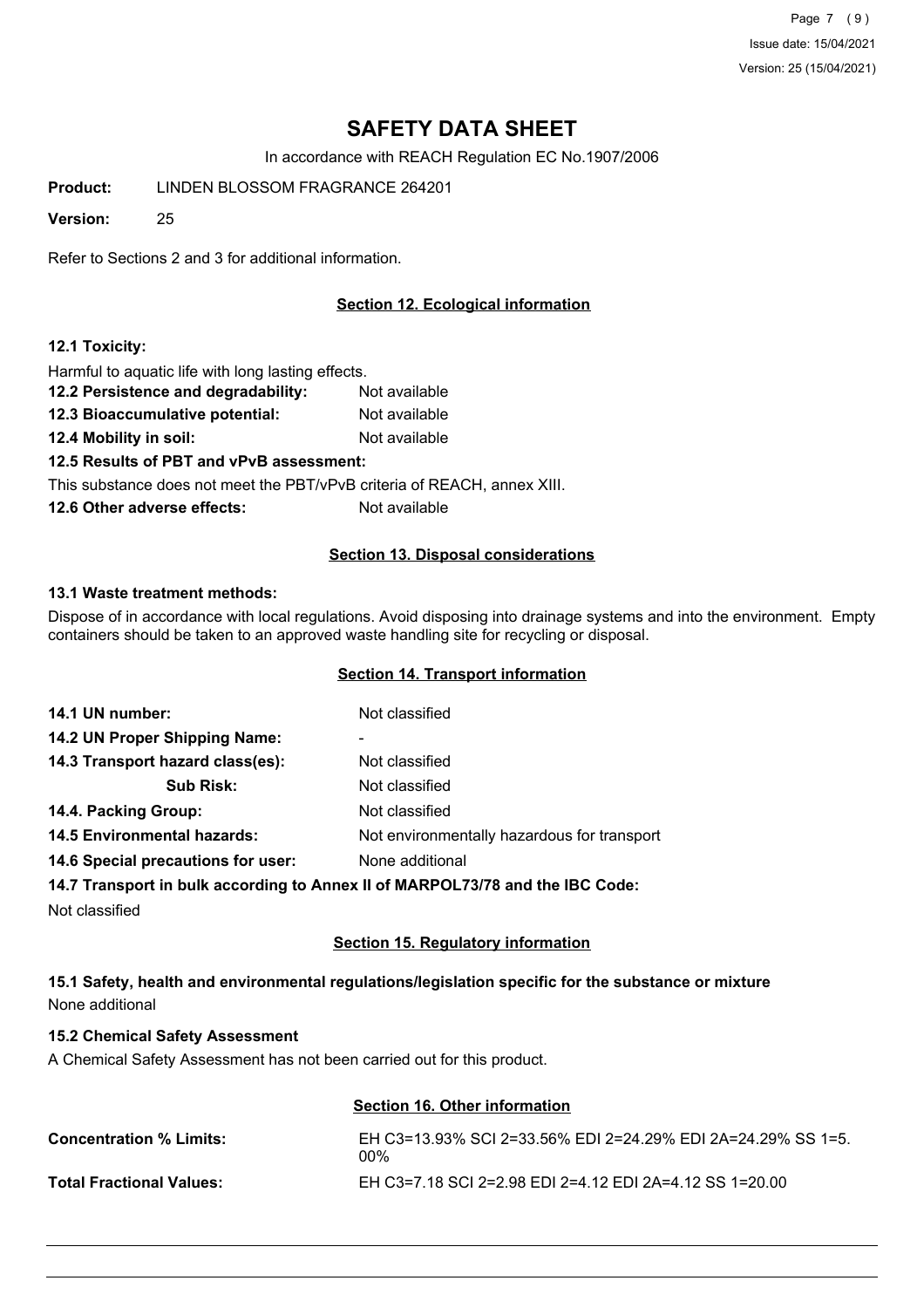Page 8 (9) Issue date: 15/04/2021 Version: 25 (15/04/2021)

## **SAFETY DATA SHEET**

In accordance with REACH Regulation EC No.1907/2006

**Product:** LINDEN BLOSSOM FRAGRANCE 264201

**Version:** 25

#### **Key to revisions:**

Classification under Regulation (EC) No 1272/2008 Classification under Regulation (EC) No 1272/2008 Concentration % Limits Product identifier SECTION 3: Composition/information on ingredients Total Fractional Values

### **Key to abbreviations:**

| Abbreviation      | <b>Meaning</b>                                                         |
|-------------------|------------------------------------------------------------------------|
| ATD <sub>3</sub>  | Acute Toxicity - Dermal Category 3                                     |
| ATD <sub>4</sub>  | Acute Toxicity - Dermal Category 4                                     |
| ATI 4             | Acute Toxicity - Inhalation Category 4                                 |
| ATO 4             | Acute Toxicity - Oral Category 4                                       |
| EDI 1             | Eye Damage / Irritation Category 1                                     |
| EDI <sub>2</sub>  | Eye Damage / Irritation Category 2                                     |
| EH A1             | Hazardous to the Aquatic Environment - Acute Hazard Category 1         |
| EH C1             | Hazardous to the Aquatic Environment - Long-term Hazard Category 1     |
| EH C <sub>2</sub> | Hazardous to the Aquatic Environment - Long-term Hazard Category 2     |
| EH C3             | Hazardous to the Aquatic Environment - Long-term Hazard Category 3     |
| H302              | Harmful if swallowed.                                                  |
| H311              | Toxic in contact with skin.                                            |
| H312              | Harmful in contact with skin.                                          |
| H314              | Causes severe skin burns and eye damage.                               |
| H315              | Causes skin irritation.                                                |
| H317              | May cause an allergic skin reaction.                                   |
| H318              | Causes serious eye damage.                                             |
| H319              | Causes serious eye irritation.                                         |
| H332              | Harmful if inhaled.                                                    |
| H335              | May cause respiratory irritation.                                      |
| H400              | Very toxic to aquatic life.                                            |
| H410              | Very toxic to aquatic life with long lasting effects.                  |
| H411              | Toxic to aquatic life with long lasting effects.                       |
| H412              | Harmful to aquatic life with long lasting effects.                     |
| P260              | Do not breathe vapour or dust.                                         |
| P261              | Avoid breathing vapour or dust.                                        |
| P264              | Wash hands and other contacted skin thoroughly after handling.         |
| P270              | Do not eat, drink or smoke when using this product.                    |
| P271              | Use only outdoors or in a well-ventilated area.                        |
| P272              | Contaminated work clothing should not be allowed out of the workplace. |
| P273              | Avoid release to the environment.                                      |